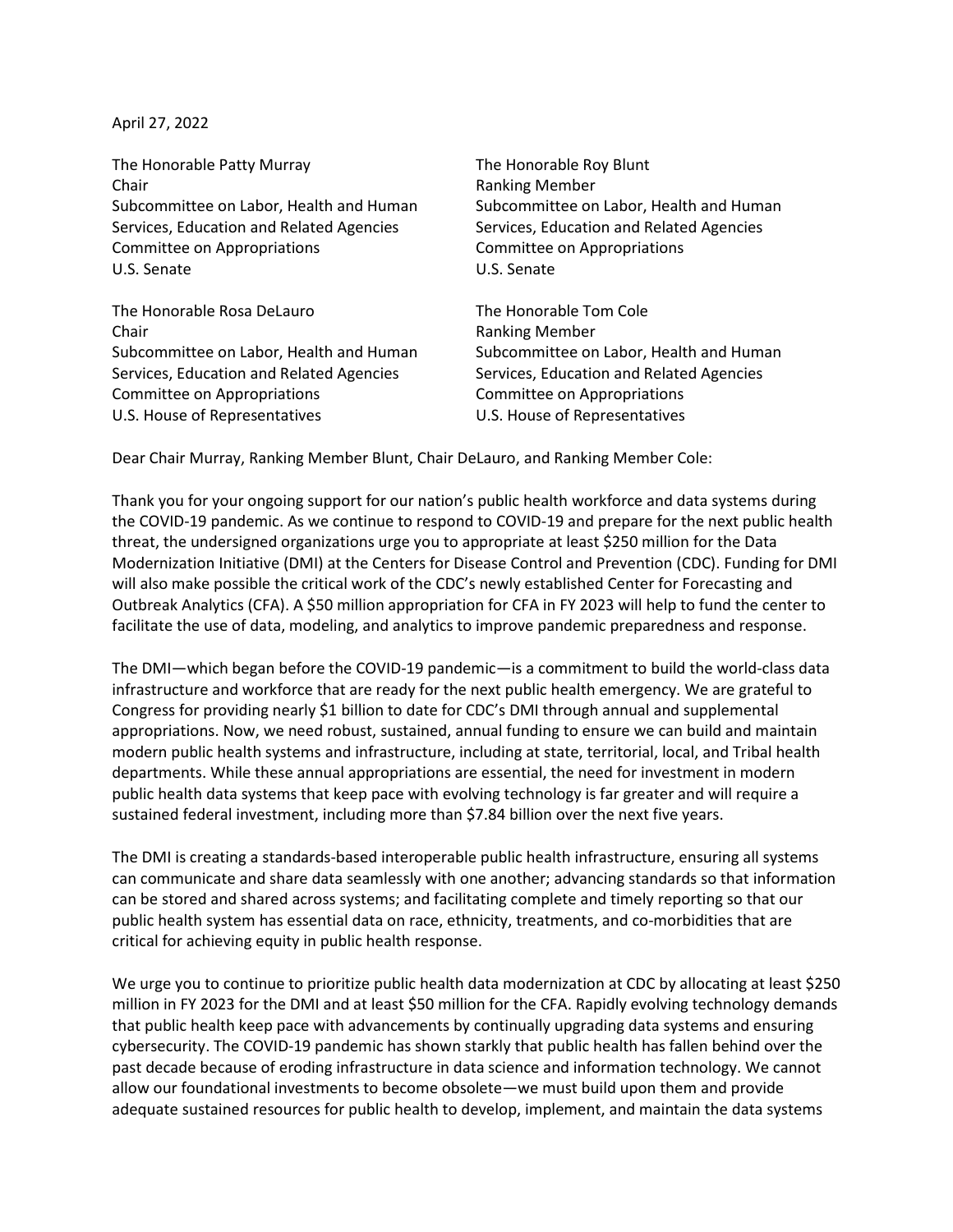and technologies needed to train the next generation of data scientists. A robust, sustained commitment to transform today's public health surveillance will ultimately improve America's health and security.

Thank you for your consideration of these important issues. If you have questions, please contact Meghan Riley at [mriley@dc-crd.com.](mailto:mriley@dc-crd.com)

Sincerely,

- Aledade, Inc.
- American Academy of Family Physicians
- American Academy of Pediatrics
- American Association for Dental, Oral, and Craniofacial Research
- American Association on Health and Disability
- American Brain Coalition
- American Cancer Society Cancer Action Network
- American Clinical Laboratory Association
- American College of Clinical Pharmacy
- American College of Obstetricians and Gynecologists (ACOG)
- American Epilepsy Society
- American Health Information Management Association
- American Heart Association
- American Lung Association
- American Mosquito Control Association
- American Public Health Association
- American Psychological Association
- American Statistical Association
- American Society for Nutrition
- American Society of Tropical Medicine and Hygiene
- Associated Executives of Mosquito Control Work in NJ
- Association for Prevention Teaching and Research
- Association for Professionals in Infection Control and Epidemiology
- Association of American Medical Colleges
- Association of Clinicians for the Underserved
- Association of Maternal & Child Health Programs
- Association of Population Centers
- Association of Public Health Laboratories
- Association of State and Territorial Health Officials
- Association of State Public Health Nutritionists
- Big Cities Health Coalition
- Black Women's Health Imperative
- Care Analytics Group, LLC
- Center for Infectious Disease Research and Policy, University of Minnesota
- Cerner
- Civitas Networks for Health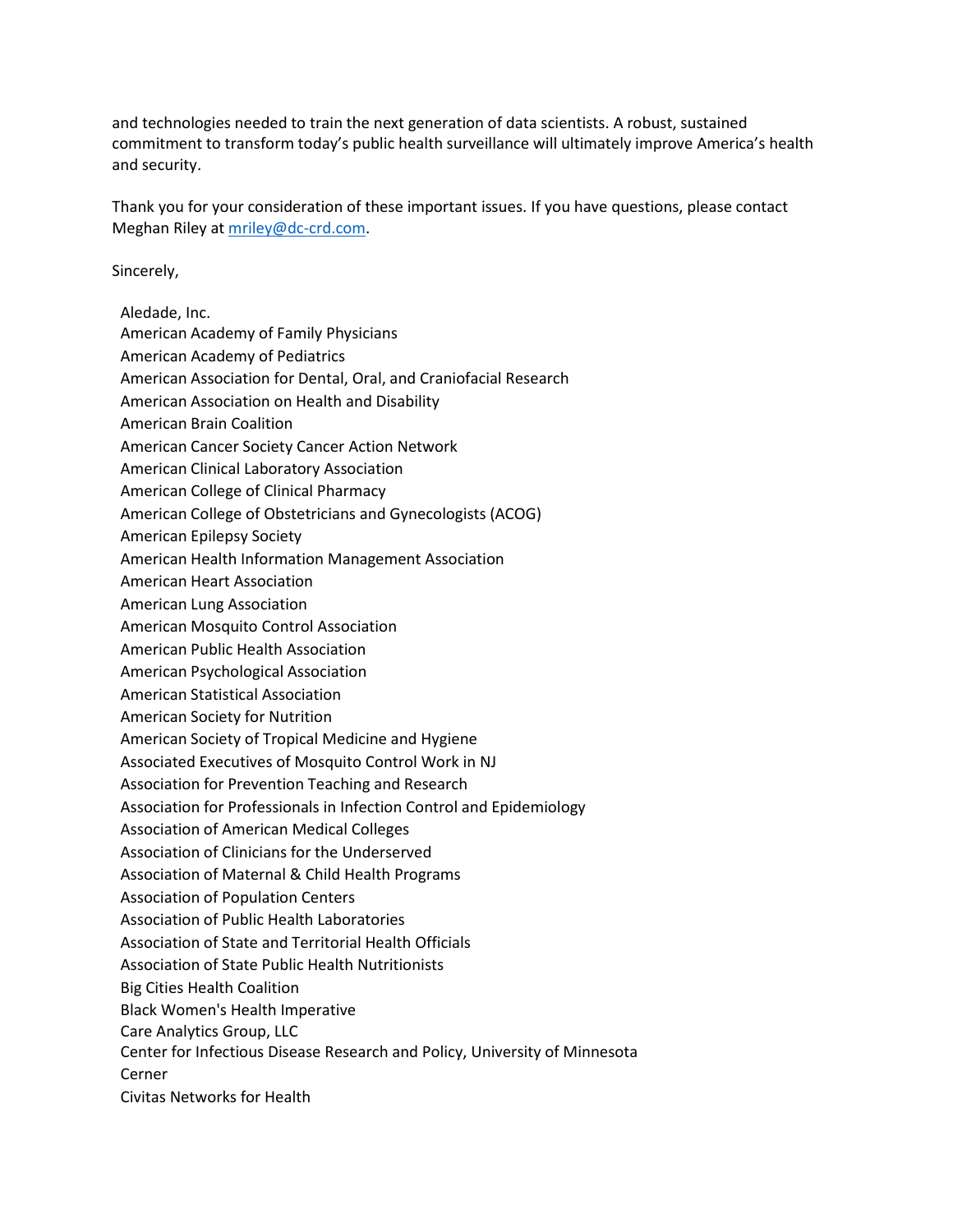College of Healthcare Information Management Executives (CHIME) Community Solutions Connected Health Initiative Consortium for State and Regional Interoperability Consortium of Social Science Associations Council of State and Territorial Health Officials Council of Professional Associations on Federal Statistics CURE Epilepsy Data Coalition Initiative DEE-P Connections Dogtown Media Dravet Syndrome Foundation Dup15q Alliance Electronic Health Record Association Entomological Society of America Epilepsy Foundation Green & Healthy Homes Initiative, Inc. Healthcare Information and Management Systems Society (HIMSS) Healthcare Leadership Council Healthcare Ready Helix Op Co, LLC HLN Consulting, LLC Hope for HIE International Essential Tremor Foundation Inter-university Consortium for Political and Social Research (ICPSR) ISF, Inc. Johns Hopkins Center for Health Security Lakeshore Foundation Leidos Lennox-Gastaut Syndrome (LGS) Foundation Mosquito and Vector Control Association of California NASTAD National Association for Public Health Statistics and Information Systems (NAPHSIS) National Association of County and City Health Officials National Association of Pediatric Nurse Practitioners National Association of State Emergency Medical Services Officials National Association of Vector-Borne Disease Control Officials National Birth Equity Collaborative National Environmental Health Association (NEHA) National Network of Public Health Institutes New York State Public Health Association Northeast Mosquito Control Association Northeast Regional Center for Excellence in Vector-Borne Diseases Population Association of America